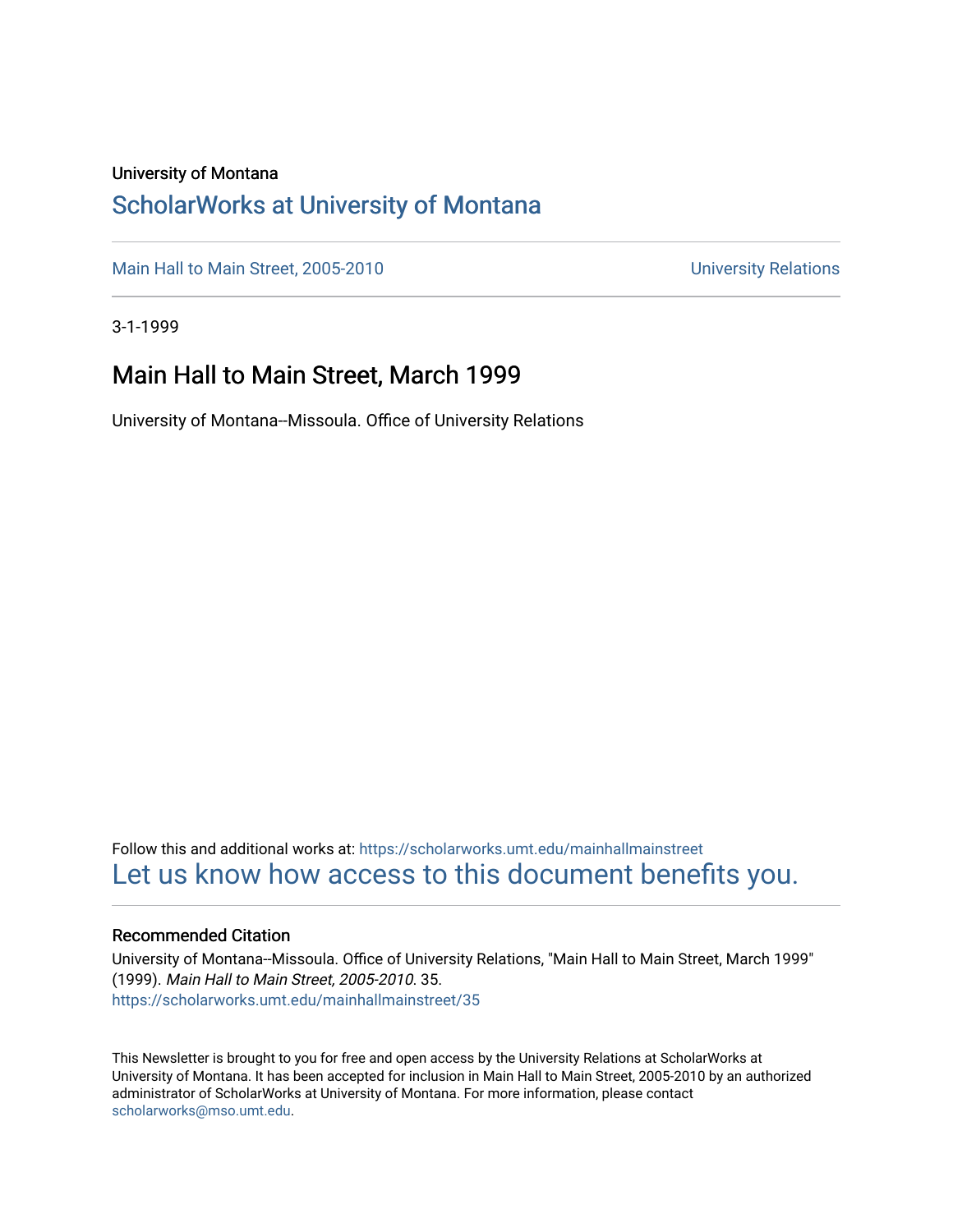### *373. 7ft,*  $M+4ma$



UNIVERSITY OF MONTAMA

**in Ha** 

Vol. 5, No. <sup>3</sup> Connecting Campus and Community March 1999

# UM international festival serves up world culture, cuisine in 80 flavors

Francest cake, see live belly dancing, learn<br>faraway place at almost no cost will get the chance<br>Sunday, March 28, when the International Food nyone who's ever wanted to taste real Black Forest cake, see live belly dancing, learn **The Example 19 Second Construction** Sunday, March 28, when the International Food and Culture Festival takes over the University Center at The University of Montana.

Sponsored by the International Student Association, the festival, "Around the World in 80 Flavors," will be a melange of attractions for all members of the community. It's scheduled from <sup>1</sup> to 6 p.m., starting with a parade in the University Center led by Japanese students with taiko drums. UM President George Dennison will give a welcoming address at 2:30 p.m. The event is free, although a \$1 donation will be appreciated.

Members of the Missoula community will be part of the event as well, providing Scottish bagpipes and Norwegian folk dance performances, among other things.

As always, the food will be a big attraction, with more than 45 countries represented. From spicy Thai chicken or vegetarian Indian dishes to Black



**Sumo-wrestling was popular at last year's festival. (UM photo by Jasmin Shah)**

lectures.



**Foods of other countries are a festival favorite.**

Forest cake from Germany, it will be there for the tasting at not-for-profit prices. "Students really put their hearts into this," festival

coordinator Mona Mondava said. "They call home for the favorite family recipe from grandma and have special ingredients imported to make sure it is totally authentic.

But the food is just the frosting on the cake, she said. The festival will provide an afternoon of fun, with Latin American guitar music, Japanese and Chinese songs offered by students wearing traditional dress, and Malaysian and Indian instrumental music played on instruments from those countries. There will be dancing from all over the world, and international dress will go on parade in the World Costumes Show.

Back this year will be the ever-popular Children's World Festival, offering sumo-wrestling, henna hand painting, Hawaiian face painting, origami lessons and mask making of animals from around the world. A traditional Japanese fairy tale, "The Peach Boy," will be staged as a puppet show.

The festival will kick off International Week at UM. Public events are scheduled throughout the week, including a soccer tournament, films and

The Japan Festival will take place in conjunction with the International Food and Culture Festival at the University Center the same day. *—Terry Brenner* Pep-perdinewere the onlyuniversities to get both of their teams into the elimination rounds. The UM teams will compete at the national championship in New

tition.

Orleans this month. UM's varsity team is comprised of third-year students Katie DeSoto, Tim Peck andC.J.Johnson, and firstyearstudentMaryAnn Ries. DeSoto and Peck portrayed lawyers, while Johnson was the lay witness and Ries the expert. After taking on opponents in preliminary rounds, varsity conquered perennial contender Golden Gate in the semifinal round.

UM law teams sweep regional competition

**<sup>I</sup>** 'wo law teams from UM came away regional winners from a mock product liability case at the Student Trial Regional Compe-

In the competition, held in Las Vegas Feb. 25-28, student teams argued a case involving an injury allegedly caused by a defective seat belt. Montana, Georgetown and

Members of UM's junior varsity teamare second-yearstudentsTasha Prinzing, Sean Goicoechea and. Jorge Quintana, and first-year student Bruce Butler. Lawyers for the teamwere PrinzingandGoicoechea. Quintana and Butler were witnesses. The team went up against Willamette, Georgetown and Pepperdine in the preliminary rounds, and beat Georgetown in the semifinals. In the finals, the varsity team was victorious over Georgetown, while the JV team vanquished Seattle University.

The teams are coached by law Professor Cynthia Ford and Karen Townsend, Missoula deputy county attorney. Funding is from the Montana Trial Lawyers Association, Montana Defense Trial Lawyers Association and the law firm of Knight, Dahood, McLean & Everett.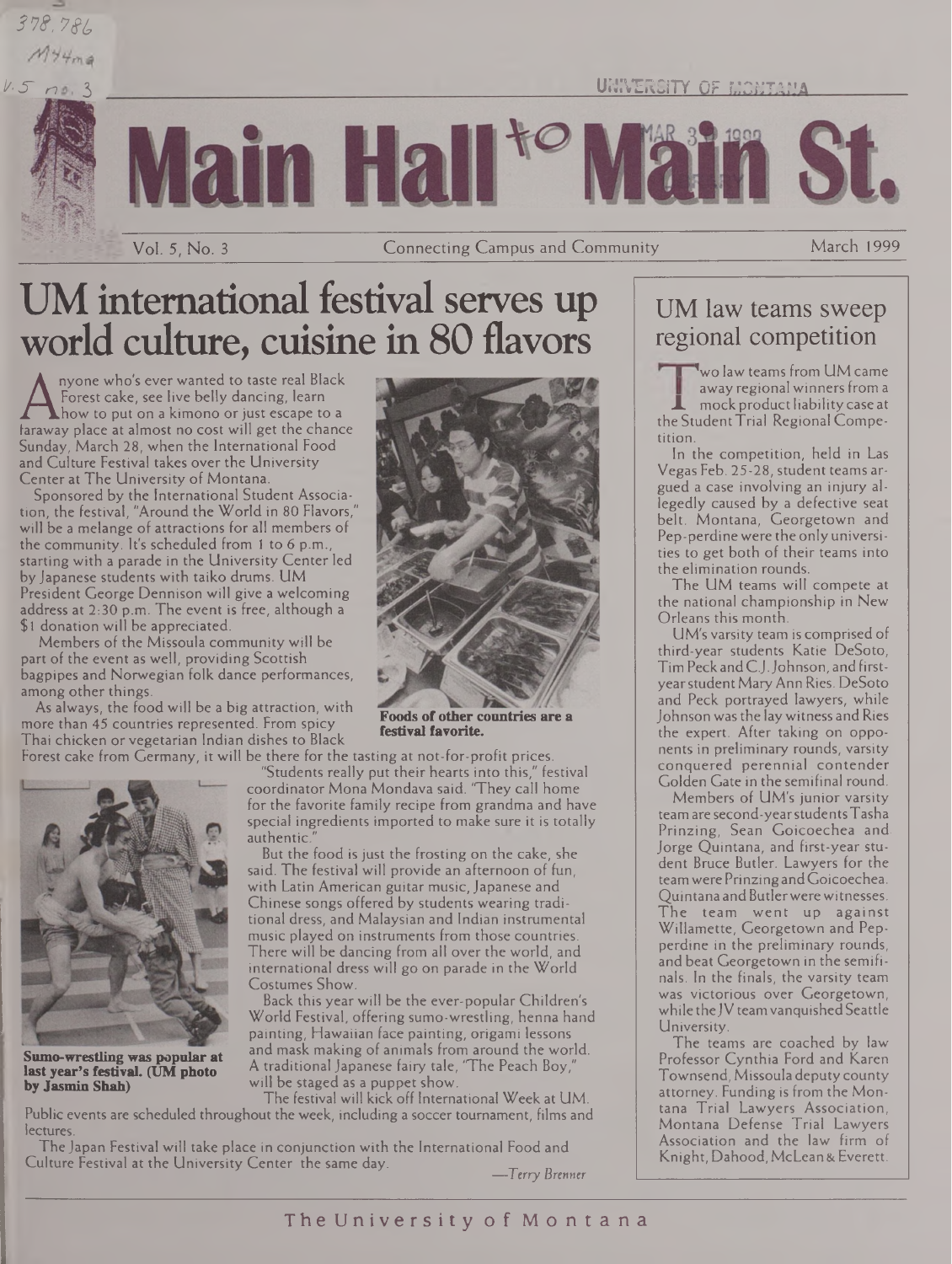# Dennison outlines importance of service learning

Sto take a productive role in society, according to UM<br>President George Dennison.<br>Dennison spoke about his views on service learning in an ervice learning is a vital component of preparing students to take a productive role in society, according to UM President George Dennison.

interview conducted by Joy Montalban, a freshman majoring in elementary education at UM. She was chosen to interview Dennison by Andrea Vernon, director of UM's Volunteer Action Services, on behalf of Campus Compact.

Campus Compact, a national coalition of college and university presidents, is dedicated to furthering campus-based community service. The organization was formed in 1985 to combat the popular image of materialistic, self-absorbed young people.

Montalban, of Billings, is part of a Campus Compact project that seeks to connect 200 presidents and student leaders for an interview about community service. She was selected by Vernon because of her history of community service — for organizations like America Reads and the Poverello Center and her demonstrated interest in service learning. She earned the title of 'Templeton Fellow" for conducting the interview.

In Montalban's interview with Dennison — who is on the board of Campus Compact — he explained how students who perform community service are learning valuable skills that they will carry with them into their future careers.

'These experiences are going to shape the lives of these students," Dennison said. 'There is more to life than the salary you get."

He also stressed that service learning is a win-win situation for students, schools and communities.

"It's a benefit for the University because it keeps us connected with what's going on in the community," he said. "It advances the education, helps the community and helps the student."

Dennison cited a survey that showed that students who are involved in community service do better in school. He also



**President George Dennison takes questions from UM student Joy Montalban.**

pointed out that getting students involved in civic projects will likely increase their political involvement. Dennison said students who opt for a strictly technological education, rather than a traditional liberal arts curriculum — of which service learning is a part — miss out on crucial character-building.

"If we don't remain a part of the community, then we're not going to have a healthy community for the students," he said. "Let's educate people for life and not for the job that they're going to do tomorrow."

Montalban said she came away from the meeting energized and excited.

"I thought it was really interesting," she said. "1 think if anything, it really strengthened my belief in service learning, my commitment to it."

Montalban transcribed the interview and forwarded a copy to Campus Contact, which is based at Brown University in<br>Providence, R.I. Providence, R.I. *—Patia Stephens*

# Mansfield Library banquet honors MSU president

Malone will receive the H.G. Merriam Award for Distin-<br>day, April 14, during the Friends of the Mansfield Library<br>Annual Soring Banquet at Missoula's Holiday Inn Parkside uthor and Montana State University President Michael Malone will receive the H.G. Merriam Award for Distinguished Contributions to Montana Literature Wednes-Annual Spring Banquet at Missoula's Holiday Inn Parkside.

Banquet tickets cost \$ 18 per person, and reservations may be made by calling the Mansfield Library at (406) 243-6800. The evening begins with a no-host reception at 6:30 p.m., followed by dinner at 7 p.m. Reservations should be made by Friday, April 9.

The Friends of the Library, based at the Maureen and Mike Mansfield Library at UM, has honored authors for contributions to Montana literature at each spring banquet since 1952.

Malone has co-authored eight books since 1976, including "Montana: A Contemporary Profile," "Montana — A History of Two Centuries" and 'The Battle for Butte: Mining and Politics on the Northern Frontier," which earned him the Emil and Kathleen Sick Award for Western History.

Malone has authored more than 20 articles and book chapters, presented papers to numerous learned societies and written book reviews in a dozen academic journals and several popular journals.

UM history Professor Harry Fritz will be master of ceremonies during the banquet. Missoula musician Jodi Marshall will provide musical entertainment.

### Funds restricted to construction

*The President's Office recently compiled a list ofthe* most*frequently asked questions and answers about the University, including thefollowing. Future issues ofMain Hall to Main Street will carry others.*

**Question:** The University campuses often point out the shrinking revenues the state provides as a problem related to the daily operation of the campuses. Why can't the University use some of its construction money to alleviate its budgeting woes?

**Answer:** Funding for capital improvements comes from three primary sources: the state long-range building program, private donations and the issuance ofrevenue bonds. The long-range building program earmarks funds, excluding operational costs, for the construction/renovation of specific projects approved by the Legislature.

To date, major private donations to the University are restricted by the donor for the purpose of constructing facilities. Therefore, the University has no discretion to use these funds for operational purposes.

Bond proceeds can only be used for the acquisition, renovation or construction of properties/facilities (projects) as defined in the bond document, which specifically precludes use foroperational expenses. Anybond fund remaining at the completion of the project must be used to make future debt service payments.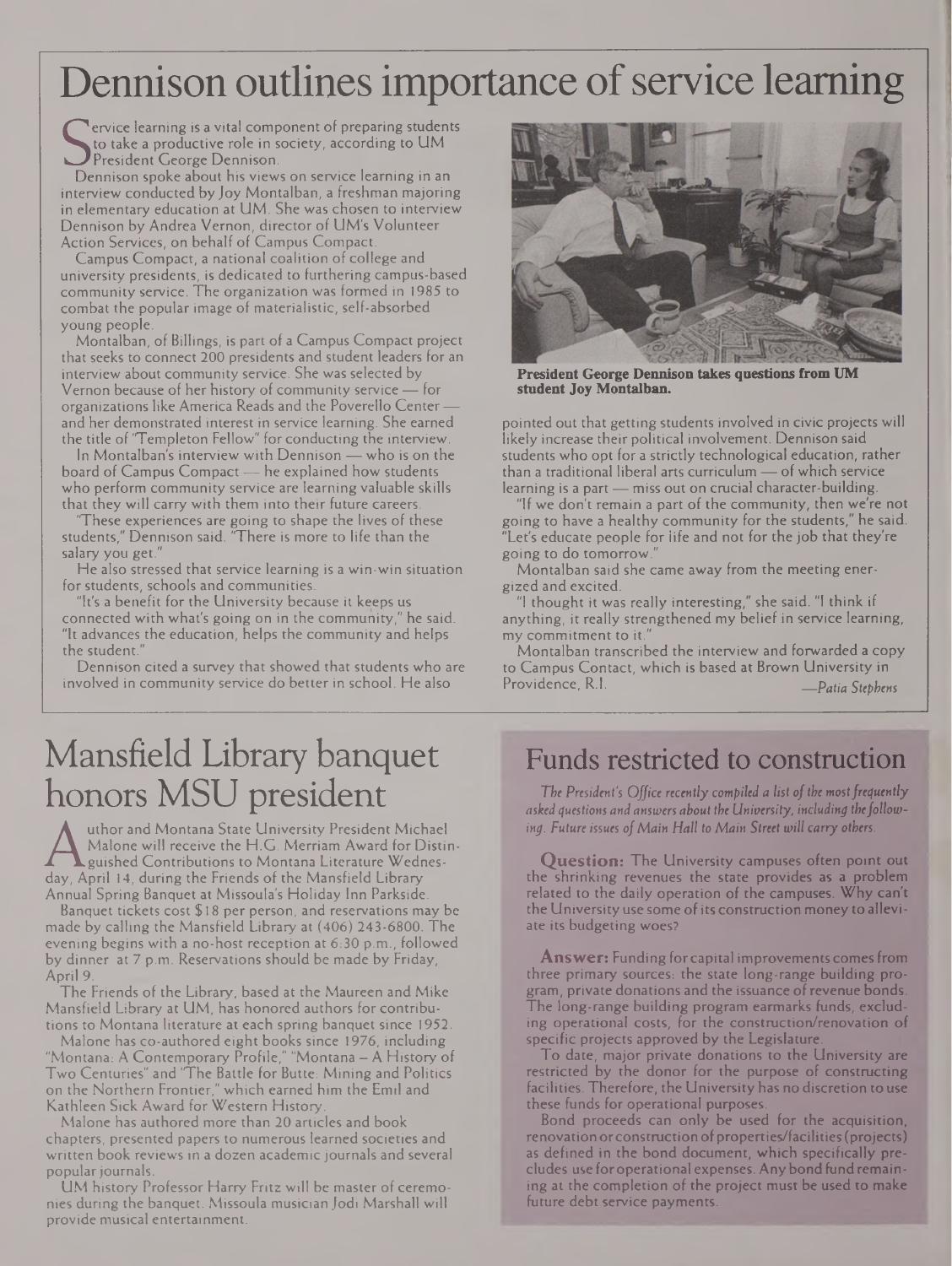

**Scholar AND Athlete—**Margo Tufts, a senior midfielder on the Montana women's soccer team, was one of 33 athletes named to the National Soccer Coaches Association of America Scholar-Athlete All-America team. She maintains a 3.96 grade-point average in liberal studies and was named to the second team for her efforts both in the classroom and on the field. Tufts helped lead Montana to a 15-5- <sup>1</sup> record and a second-place Big Sky Conference finish last season.

**High Honor—**UM President George Dennison was honored last month by U.S. Secretary of Education Richard Riley for work on President Clinton's America Reads-America Counts Steering Committee of College and University Presidents. One of 21 on the committee, Dennison received the Secretary's Award in recognition of outstanding contributions to the educational success of America's students through the America Reads-America Counts program. President Bill Clinton issued the America Reads Challenge in 1997: that every schoolchild in America learn to read well and independently by third grade. America Counts, an initiative designed to help students master mathematics by the end of eighth grade, was added to the challenge this year.

**Ethically Superior—**A team of UM students tied for third place overall recently at the National Ethics Bowl in Washington, D.C. The event pitted 24 college teams in a competition requiring them to interpret 10 ethical questions, including "Should the United States adopt the concept of a constitutional right to income? Should private employers be required to allow free expression among their employees?" This is the third year UM has participated in the national competition. In 1997 the team finished first. Last year's team took fourth. This year the team finished behind first-place Texas Wesleyan University and secondplace Palo Alto College of Texas.

**People Placement—**The international cast of Up With People needs host families for 140 students from more than 20 countries during its four-day visit to Missoula Sunday, March 28, through Wednesday, March 31. The group will perform at the University Theatre at 7:30 p.m. March 29-30. Call 327-6212 for the local Up With People advance team.

**Broken Record—**Once again UM has its highest student headcount ever for spring semester. Student enrollment is 11,723 or 32 more than for spring semester 1998. However, full-time equivalents (FTEs) decreased from 10,482 a year ago to 10,433 this spring. Of UM's total number of students, 750 are enrolled at the College of Technology, 8,317 are Montana residents and 3,406 are nonresidents.

**Head Coach Holst—**Don Holst is acting no more. The interim coach of the Montana Grizzlies basketball team officially claimed the title of head coach this month. In naming Holst to the position, Grizzly Athletics Director Wayne Hogan carried on a long-standing UM tradition of promoting a hoopster head coach

from within the ranks. Popular with Grizzly fans, Holst, 47, is the 22nd head coach in 92 years of Grizzly basketball. He was an assistant coach for 11 years before being

**Head Coach Don Holst**

named to the top position on an interim basis this season, after Blaine Taylor left to join his mentor, Mike Montgomery, as assistant coach for the Stanford University Cardinal.

**Authors Lauded—**More than 20 UM faculty authors who published works during 1998 will be recognized Friday, March 26, during the Mansfield Birthday Celebration Honoring UM Faculty Authors. The party will be held from 4:30 to 6:30 p.m. at the Davidson Honors College lounge, and the public is welcome to attend. The free event also honors the March birthdays of both Maureen and Mike Mansfield, for whom the library is named. A prominent Montana politician, Mansfield served in the U.S. House of Representatives and U.S. Senate, and was U.S. Ambassador toJapan.

**Top Cop—**Sgt. Charles Gatewood of UM's Office of Campus Security was among five veteran Missoula-area law enforcement officers honored recently by the Missoula Exchange Club. Gatewood headed up UM's security efforts at last summer's Pearl Jam concert, attended by more than 21,0000 people. He also has been responsible for many law enforcement training programs offered across the state.

**Good Cause—**The second annual UM Women's Law Caucus Silent Auction will be held Wednesday, March 24, from 6 to 8 p.m. at the Missoula Art Museum, located at 335 N. Pattee. The auction benefits the YWCA Pathways Battered Women's Shelter. Wine and hors d'oeuvres will be served, and a wide range of items will be auctioned — from art to kayak lessons.

**Fish Mysteries—**More than 200 researchers from across the United States, Canada, Germany and New Zealand were in Missoula Feb. 18-20 for the fifth annual Whirling Disease Symposium. Hosted by UM and the Whirling Disease Foundation, the event brought together scientists who are studying the malady that has devastated some of the country's best wild trout fisheries. UM biology Professor Bill Granath says the symposium allowed researchers to share their research about the disease, evaluate what has been accomplished during the past year and set priorities for the coming year.

**Expanding Exchanges—**UM students may now study in Chile as part of a new exchange program. UM recently signed an exchange agreement with the Pontificia Universidad Catolica de Chile in that country's capital city, Santiago. PUC has about 17,400 students and is one of South America's oldest and most prestigious universities, according to Mark Lusk, assistant vice president for research and international programs at UM. For more information about this exchange program and the many others offered by UM, call UM's International Programs office at (406) 243-2288.

**It's A Date—**Mark your calendars for a fun weekend of football and renewing acquaintances during UM's Homecoming festivities Oct. 8-9. Call the UM Alumni Association at (406) 243-5211 for details.